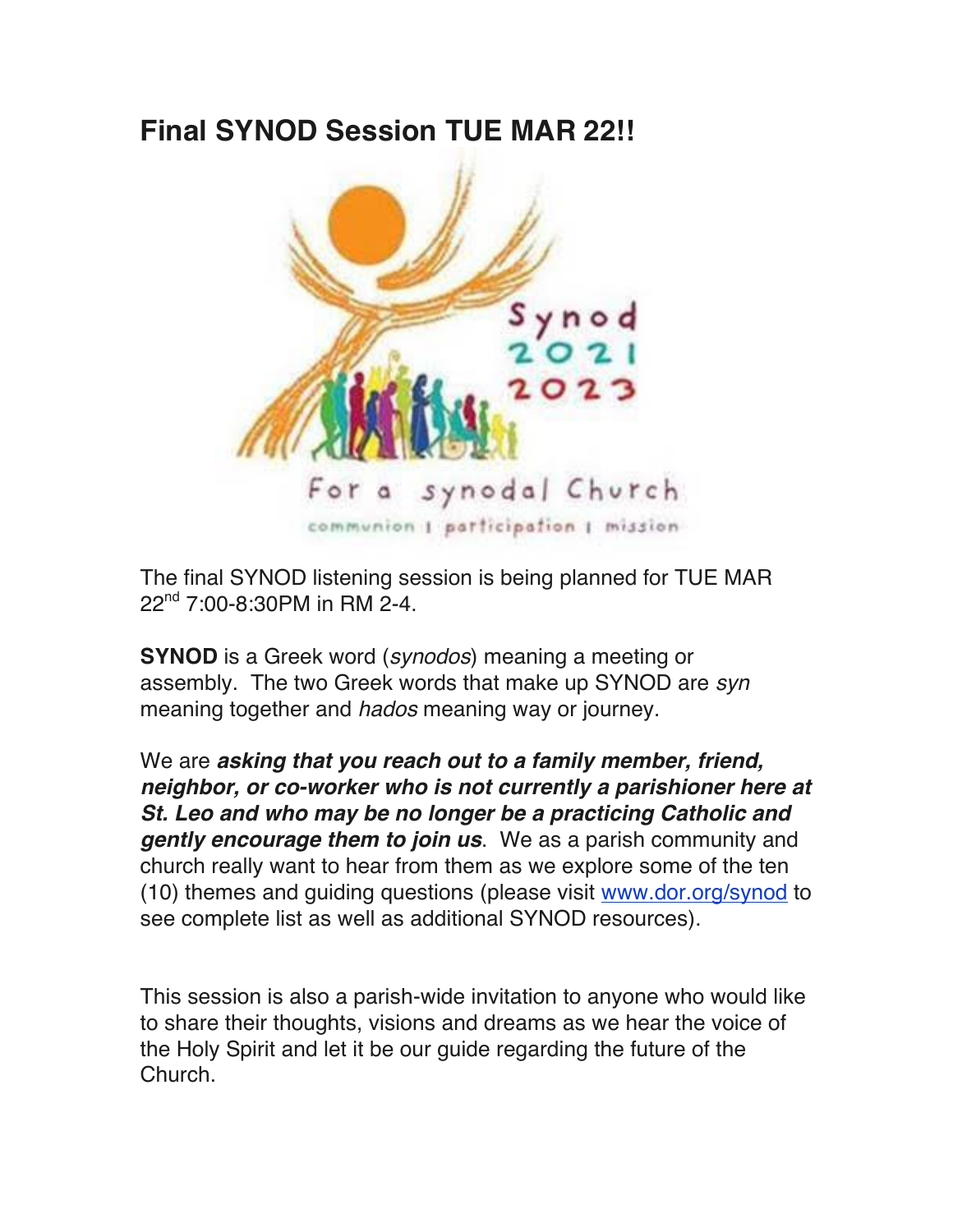"The purpose of the Synod is "to plant dreams, draw forth prophecies and visions, allow hope to flourish, inspire trust, bind up wounds, weave together relationships, awaken a dawn of hope, learn from one another and create a bright resourcefulness that will enlighten minds, warm hearts, and give strength to our hands" Do you have a loved one who is no longer a practicing Catholic, especially within our Diocese? We want to hear from them, too! Gently encourage them to take a few minutes to answer some of these questions with you, on our website, or to join one of our upcoming Synod Listening Sessions to dream with us about the Church we are called to be. Pope Francis has called the entire People of God to journey together!" **-Pope Francis**

Themes 9 & 10:

## **IX. DISCERNING AND DECIDING:**

In a synodal style, decisions are made through discernment, based on a consensus that flows from the common obedience to the Spirit.

*By what procedures and methods do we discern together and make decisions?*

*How can they be improved? How do we promote participation in decision[1]making within hierarchically structured communities?*

*How do we articulate the consultative phase with the deliberative one, the process of decision-making with the moment of decision-taking?*

*How and with what tools do we promote transparency and accountability?*

## **X. FORMING OURSELVES IN SYNODALITY:**

The spirituality of journeying together is called to become an educational principle for the formation of the human person and of the Christian, of the families, and of the communities.